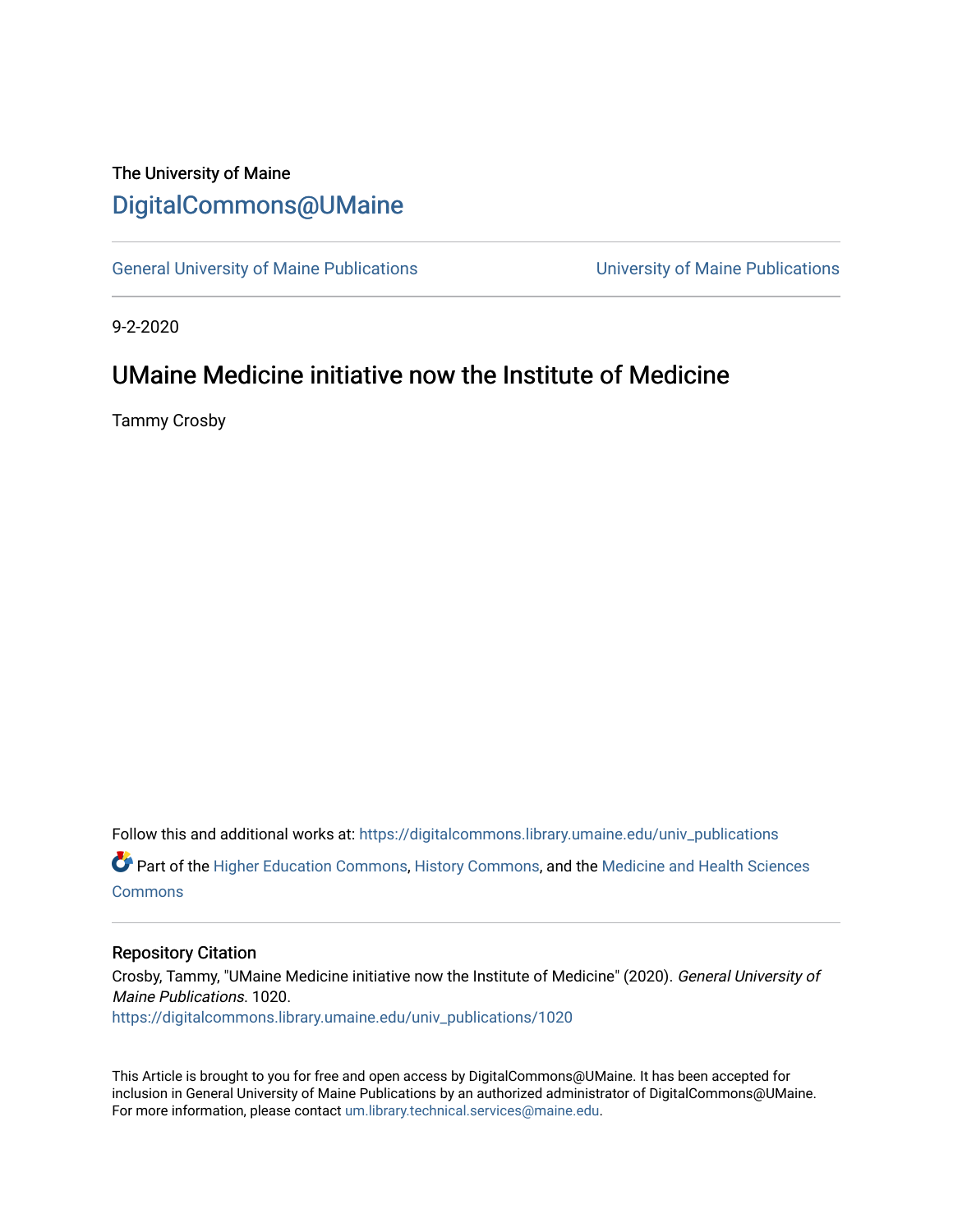



### **Recent UMaine Research News**



Ishaq links gut health to social equity, advocates for policy discussion Published: February 1, 2021



UMaine aquaculture researcher receives funding for COVID-19 relief project Published: February 1, 2021

 $<sub>e</sub>$  featured</sub> image for **UMaine** Graduate School records alltime high student enrollment

UMaine Graduate School records all-time high student enrollment Published: February 1, 2021



#### UMaine MARINE - Enhancing Social, Environmental and Economic Wellbeing Published: January 14, 2021



A piece of the puzzle Lydia Horne's contribution to Mitchell Center's community-based climate planning project Published: January 13, 2021



Researchers find possible link between drinking water and mysterious kidney disease Published: November 2, 2020



Graduate School Reaches Record-High Enrollment Published: November 2, 2020



**Don't forget to subscribe to our monthly newsleuer to learn more about interesting UMaine Research that impacts you!** 



## Institute of Medicine Announcement

UMaine Medicine initiative now the Institute of Medicine

September 2, 2020 | Announcements, UMaine Medicine

Launched in Fall 2018, the UMaine Medicine initiative was intended to support in a coordinated and synergistic manner the growth and development of research and scholarly activity in health and life sciences, and to better position the university with related community outreach and engagement efforts. Through the contribution of many faculty and other participants, and guided by a steering committee with broad faculty representation, significant progress has been made towards the realization of this goal.

This is manifested by the emergence of a transformative and coordinated community of collaborating researchers and educators, who in partnership with health care providers and other stakeholders are dedicated to the advancement of human health and wellbeing in the state of Maine and beyond, through discovery and learning in health and life sciences, from basic and translational research, to clinical practices and healthcare workforce development.

To further grow the benefits derived from UMaine Medicine, and to build on the solid foundation that it has created, it is being renamed or identified as the **Institute of Medicine.** The Institute will have the desired standing and the prominence that would further benefit and grow research and scholarly activity in health and life sciences, in conjunction with engagement with the outside world. As part of this. it will be instrumental in enabling the attainment of significant external resources, including from federal agencies, as the National Institutes of Health, where the related "research environment" of the institution is a key criteria in NIH proposals getting funded.

A presentation on the Institute for Medicine is planned during Maine Impact Week on September 29.

Moreover, inquiries can be sent to Tammy Crosby (tammy.crosby@maine.edu) in the Office of the Vice President for Research and Dean of the Graduate School.